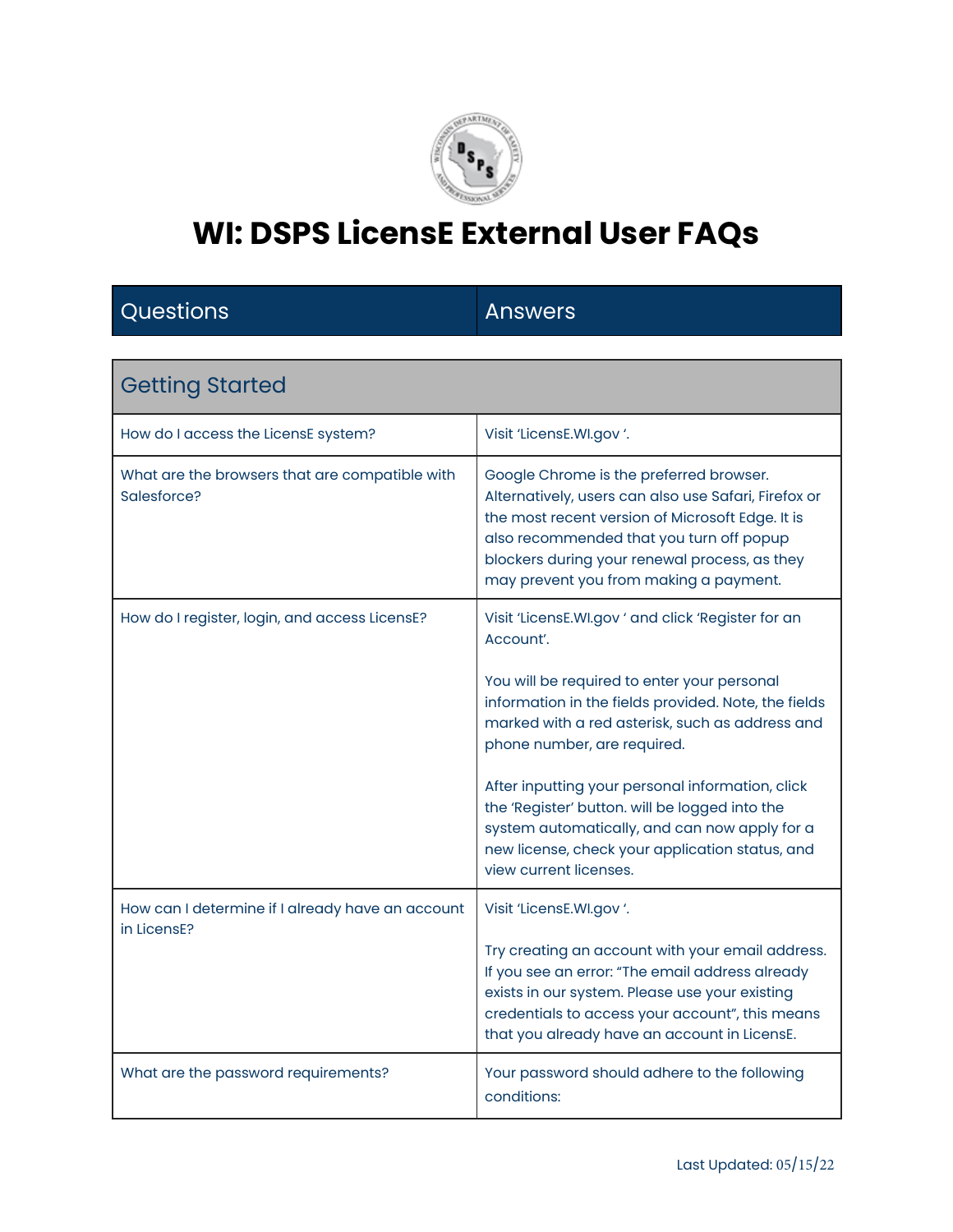

|                                                                                                                                                                                                                      | Minimum of 8 character length<br>Must include at least one number<br>Must include at least one letter<br><b>Special characters</b><br>No requirements for uppercase or lowercase                                   |
|----------------------------------------------------------------------------------------------------------------------------------------------------------------------------------------------------------------------|--------------------------------------------------------------------------------------------------------------------------------------------------------------------------------------------------------------------|
| What if I do not remember my password?                                                                                                                                                                               | Visit 'LicensE.WI.gov ' and click on 'Forgot<br>Password'.<br>Enter your Username and click on 'Reset Password'.<br>You will receive an email. Click on the link<br>contained in the email to reset your password. |
| I have been locked out of my account. How can I<br>login?                                                                                                                                                            | To unlock and access your account, you will need<br>to contact LicensE support at:<br>Email Address: DSPS@wi.gov<br>Phone: 608-266-2112                                                                            |
| If I already have a license with DSPS, do I have a<br>LicensE account already?                                                                                                                                       | No. You will need to register.                                                                                                                                                                                     |
| There are multiple accounts using my Social<br>Security Number. Can this be resolved?                                                                                                                                | You will need to contact MTX Support services at:<br>Email Address: wi-licensEsupport@mtxb2b.com<br>Phone: 833 - 760 - 0266                                                                                        |
| I don't have an SSN and the form that's needed<br>cannot be submitted electronically. How can I send<br>it to you? What information should I include to<br>make sure it is attached to my application in<br>LicensE? | You will need to contact the Wisconsin Department<br>of Safety and Professional Services at:<br>Email Address: DSPS@wi.gov<br>Phone: 608-266-2112                                                                  |
| An account already exists with my email. How can I Visit 'LicensE.WI.gov ' and click on 'Forgot<br>login?                                                                                                            | Password'.<br>Enter your Username and click on 'Reset Password'.<br>You will receive an email. Click on the link<br>contained in the email to reset your password.                                                 |
| How can I update my email address in LicensE?                                                                                                                                                                        | To update your email address, you will need to                                                                                                                                                                     |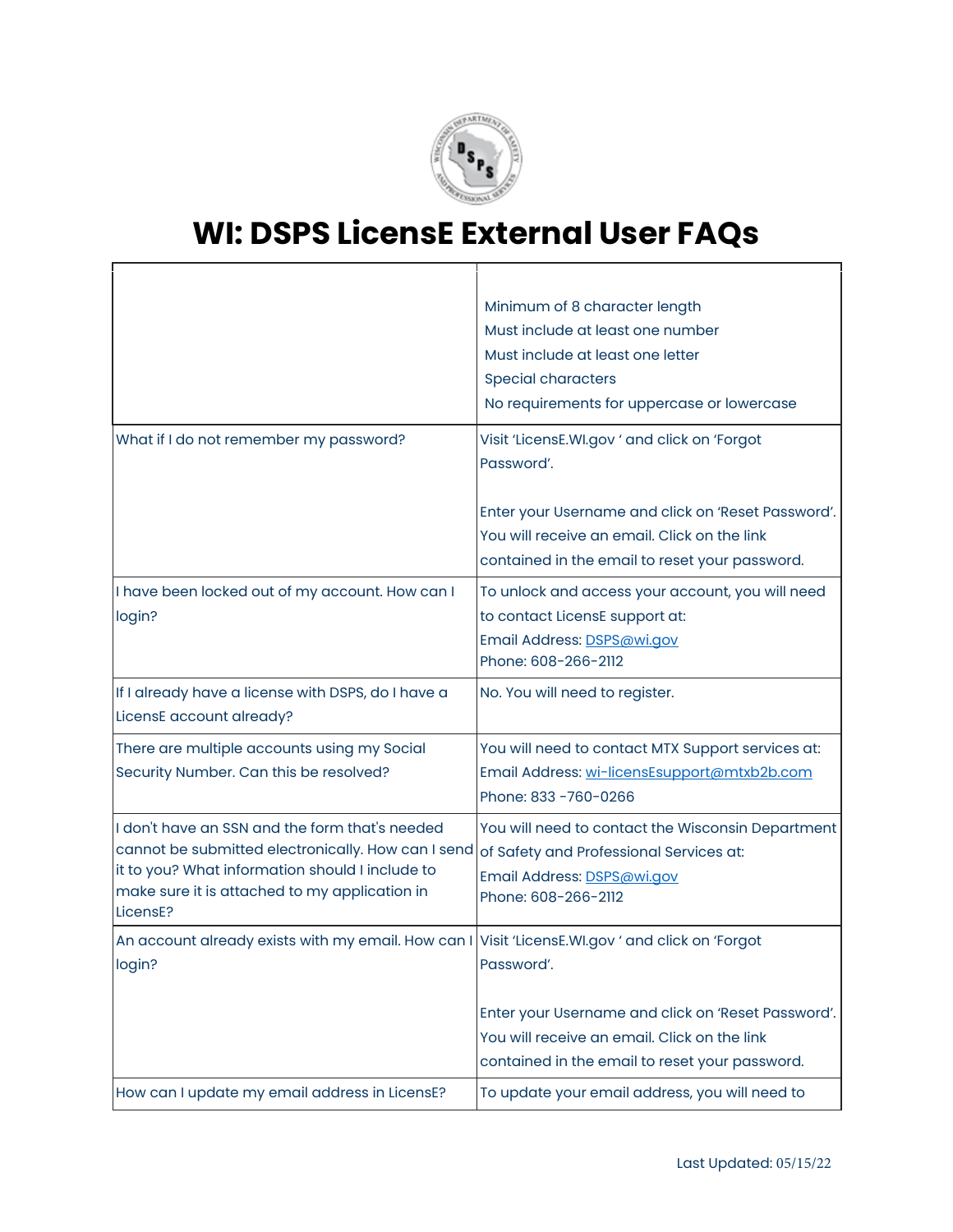

|                                                                                                                        | update your user profile in the LicensE portal                                                                                                    |
|------------------------------------------------------------------------------------------------------------------------|---------------------------------------------------------------------------------------------------------------------------------------------------|
| My email account has been compromised or<br>locked and I don't remember my password for<br>LicensE. How can I log in?  | To unlock and access your account, you will need<br>to contact LicensE support at:<br>Email Address: DSPS@wi.gov<br>Phone: 608-266-2112           |
| I made a mistake setting up my account. How can<br>I reset it/erase it and start over?                                 | Corrections can be made by contacting the<br>Wisconsin Department of Safety and Professional<br>Services.                                         |
| I can't remember the email I used to register for<br>LicensE. How do I locate this information?                        | You will need to contact the Wisconsin Department<br>of Safety and Professional Services at:<br>Email Address: DSPS@wi.gov<br>Phone: 608-266-2112 |
| I want to create a new account in LicensE. Can I<br>migrate my data to the new account?                                | No.                                                                                                                                               |
| Should I share my login information with my<br>school/employer/credentialing department or<br>other third party?       | No.                                                                                                                                               |
| How can I change my LicensE account<br>information?                                                                    | To update your account information, you will need<br>to contact the Wisconsin Department of Safety<br>and Professional Services.                  |
| English is not my first language. How can I use<br>LicensE in Spanish/French/Hmong? Is there a<br>translation service? | Translation services are not available.                                                                                                           |

| <b>Submitting an Application</b> |                                                                                                                                                                                |
|----------------------------------|--------------------------------------------------------------------------------------------------------------------------------------------------------------------------------|
| How much is my application fee?  | Application fee amount depends on the type of<br>license for which one is applying. The total fee<br>amount will be automatically calculated at the<br>end of the application. |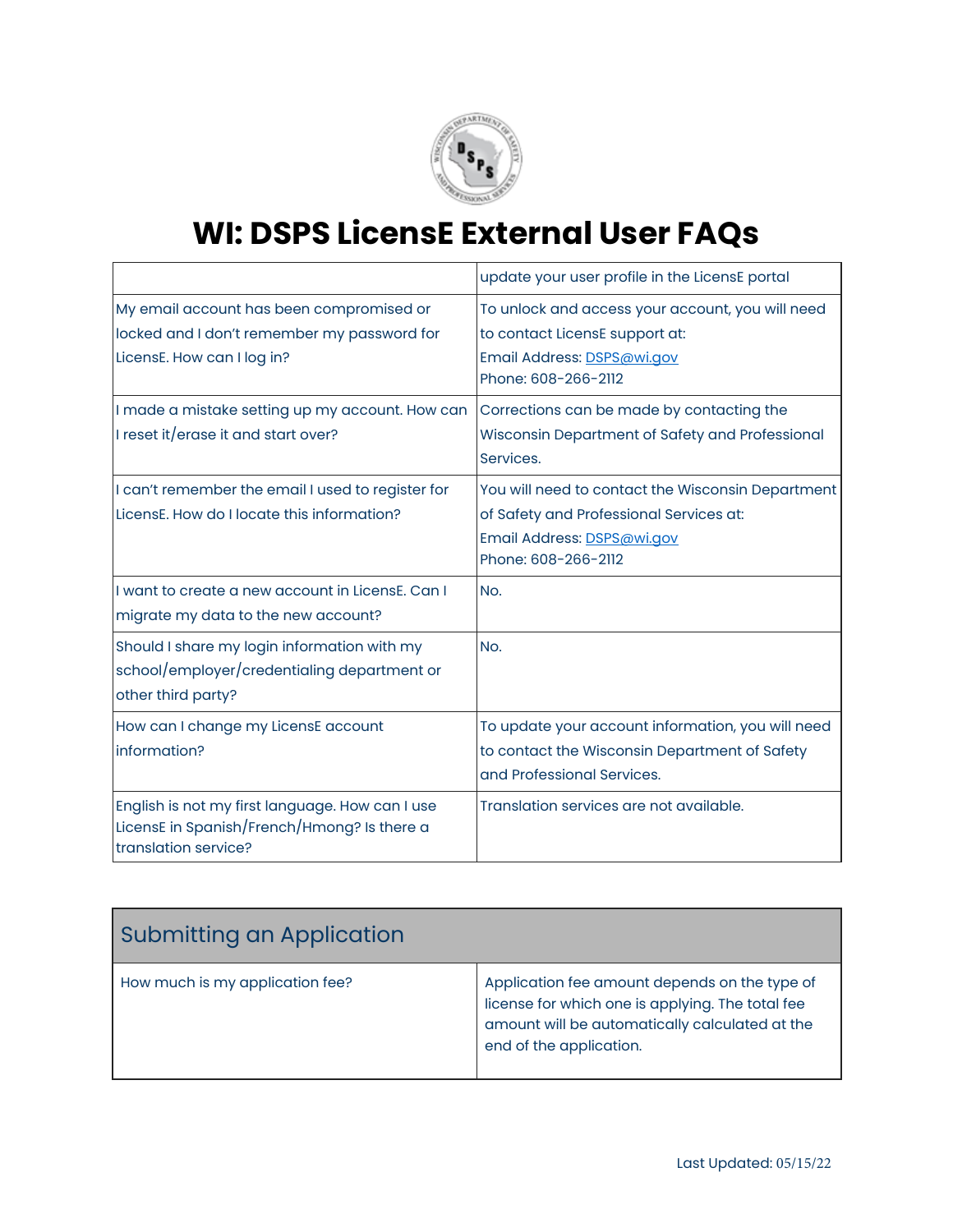

| What does the "PAR" prefix on my application<br>mean?                                                               | The "PAR" acronym stands for "Preliminary<br>Application Reference". This indicates that your<br>application inputs have been stored by the<br>system.                                                                                       |
|---------------------------------------------------------------------------------------------------------------------|----------------------------------------------------------------------------------------------------------------------------------------------------------------------------------------------------------------------------------------------|
| Will I be notified when my application is<br>complete?                                                              | The status of your application will be updated,<br>and you will receive a confirmation email.                                                                                                                                                |
| Can my application be printed?                                                                                      | You may download and/or print your application<br>from your confirmation email.                                                                                                                                                              |
| Can I submit a paper application?                                                                                   | No.                                                                                                                                                                                                                                          |
| Can I request accommodation for an exam<br>through LicensE?                                                         | This may vary based on exam type. If LicensE<br>does not provide specific instructions, you will<br>need to contact the Wisconsin Department of<br>Safety and Professional Services at:<br>Email Address: DSPS@wi.gov<br>Phone: 608-266-2112 |
| Can I see my exam score in LicensE?                                                                                 | No.                                                                                                                                                                                                                                          |
| Can I determine if the Wisconsin Department of<br>Safety and Professional Services has received my<br>exam results? | No.                                                                                                                                                                                                                                          |
| How do I upload supporting documents for an<br>application?                                                         | You will be prompted to upload any required<br>documents within the Supporting Documents<br>section of the application.                                                                                                                      |
| What file type should reporting documents be<br>formatted in?                                                       | The appropriate file type is indicated within the<br>Supporting Documents section of the application.                                                                                                                                        |
| Can the supporting documents for the 2253 and<br>2254 forms be uploaded once an application has<br>been entered?    | Prior to the approval of an application, any<br>required documents can be uploaded.                                                                                                                                                          |
| The first attempt of my document upload failed;<br>can I still upload my document?                                  | Be sure the document is in the required format (file<br>type). Prior to the approval of an application, any<br>required documents can be uploaded.                                                                                           |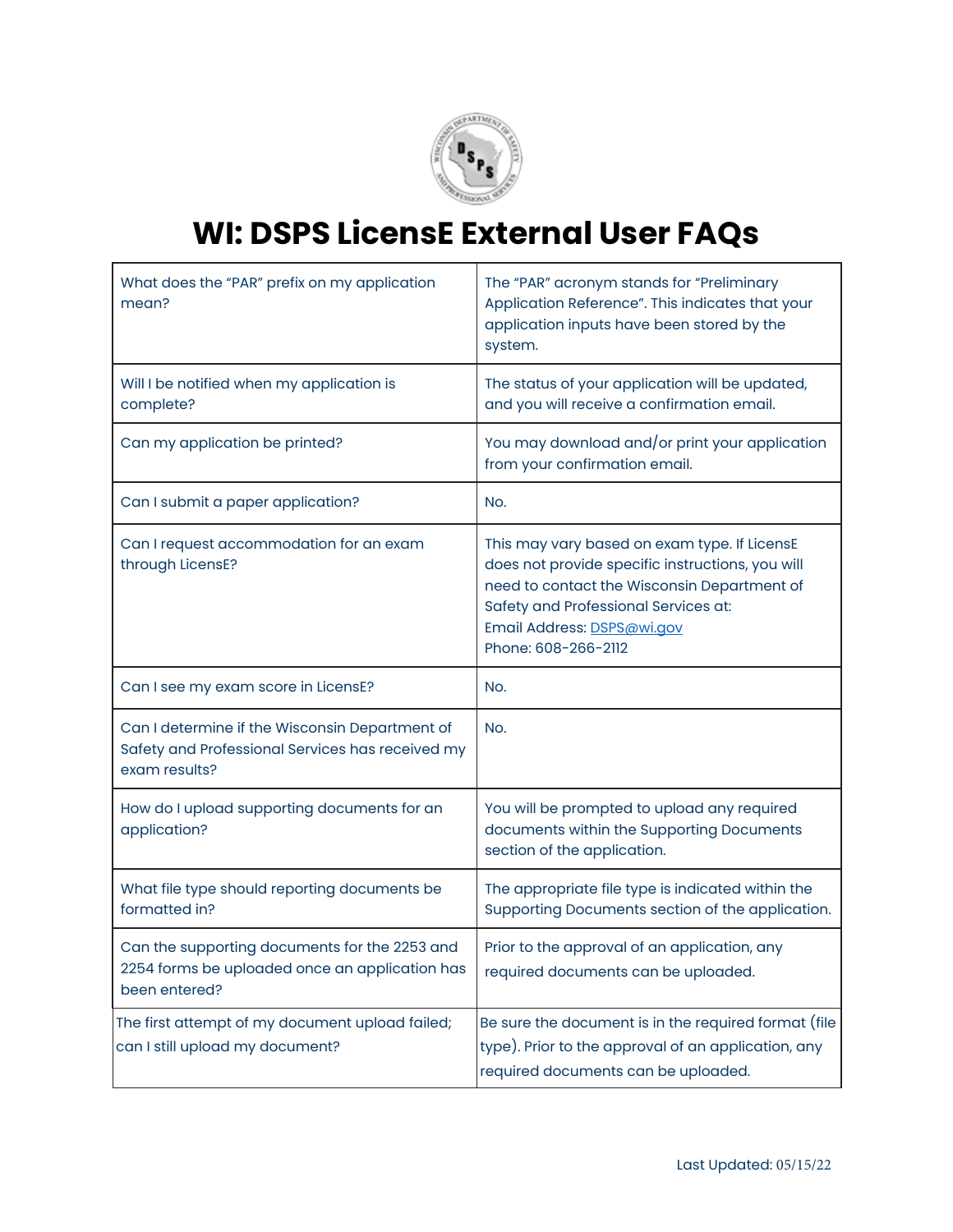

| Can a third-party upload documents to my<br>application?                                                                                                                                        | Yes, there is a third-party upload section. The party<br>will need your application number.                                                                                                                                                                              |
|-------------------------------------------------------------------------------------------------------------------------------------------------------------------------------------------------|--------------------------------------------------------------------------------------------------------------------------------------------------------------------------------------------------------------------------------------------------------------------------|
| I have submitted all required documents, but<br>LicensE indicates they have not been uploaded.                                                                                                  | You will need to submit a Service Desk ticket.                                                                                                                                                                                                                           |
| How do I know if all document requirements have<br>been met?                                                                                                                                    | Locate the application for which you've applied in<br>LicensE by clicking on 'My Applications'. Locate the<br>application, click the three 'dots' next to the<br>application, and review the Due Diligence<br>summary to determine if all requirements have<br>been met. |
| One all requirements have been met, how long<br>does it take to process and approve my license?                                                                                                 | The processing and approval timeline will vary<br>based on the application type and peak<br>application submission timeframes. Your status<br>will be continuously updated with changes, refer to<br>your status.                                                        |
| I have submitted a license application and all<br>required documents to the Wisconsin Department<br>of Safety and Professional Services prior to LicensE.<br>Do I need to reapply and resubmit? | Not unless the Wisconsin Department of Safety<br>and Professional Services reaches out to you<br>directly. However, you will need to register and<br>create an account in LicensE for future<br>applications and renewals.                                               |

| <b>Miscellaneous</b>                                                                                                                                                          |                                                                                                                                                                                                                                                                                         |
|-------------------------------------------------------------------------------------------------------------------------------------------------------------------------------|-----------------------------------------------------------------------------------------------------------------------------------------------------------------------------------------------------------------------------------------------------------------------------------------|
| When renewing a license within LicensE, will my<br>old license number be valid or will I be issued a<br>new license number?                                                   | Your license number will remain the same                                                                                                                                                                                                                                                |
| I am not comfortable using technology or<br>computers and/or I do not want to use LicensE to<br>apply for a license. Can someone help me or is<br>there another way to apply? | LicensE is the only option to apply for a license. If<br>you require assistance, please refer to the<br>supporting resources provided on LicensE or<br>contact the Wisconsin Department of Safety and<br>Professional Services at:<br>Email Address: DSPS@wi.gov<br>Phone: 608-266-2112 |
| I'm blind/deaf/have another disability which                                                                                                                                  | LicensE meets all American with Disabilities Act                                                                                                                                                                                                                                        |